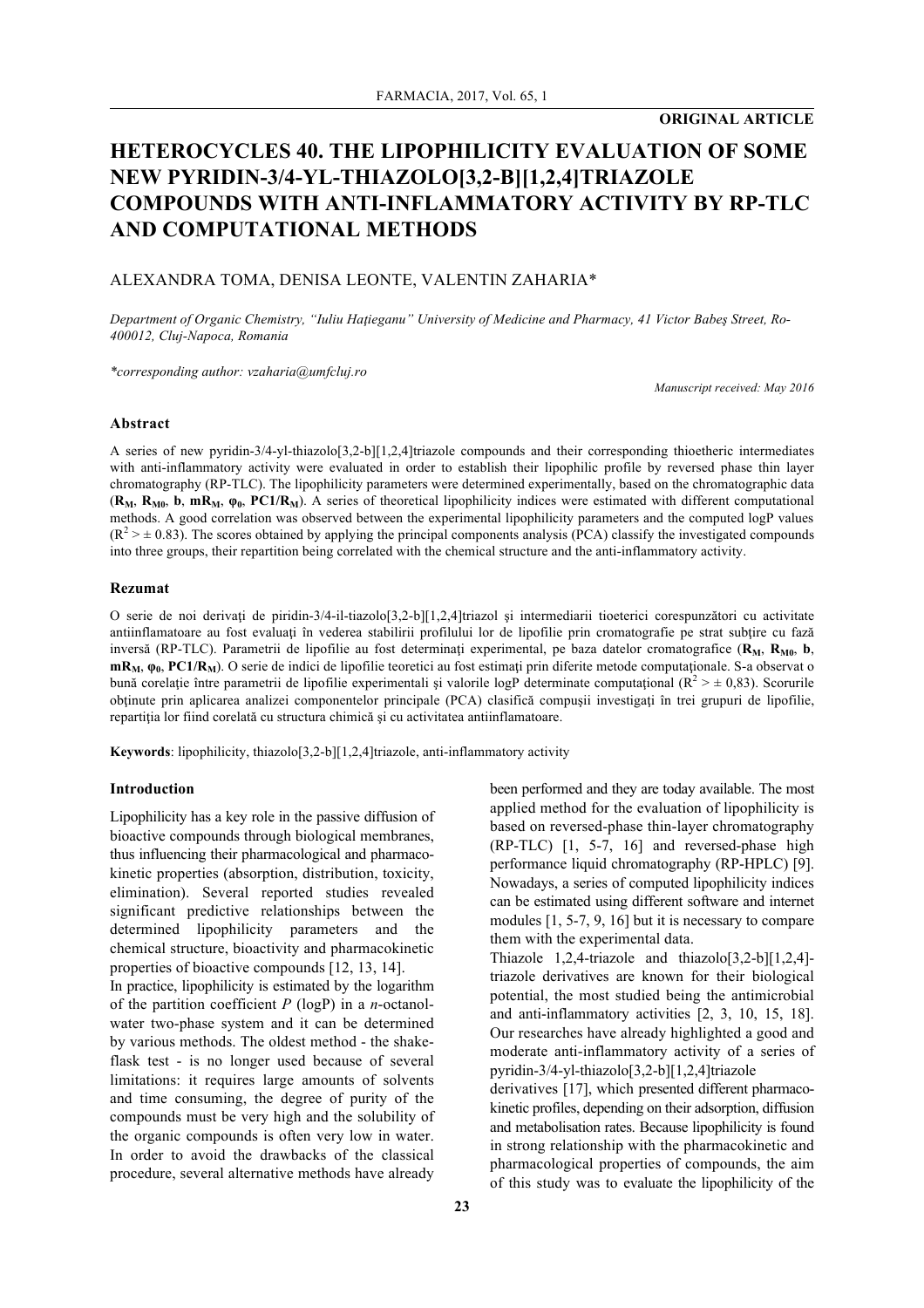previously synthesized thiazolo[3,2-b][1,2,4]triazole derivatives bearing pyridin-3/4-yl moiety, in order to correlate it with their chemical structure and biological activity. The lipophilicity parameters determined experimentally by RP-TLC were correlated with a series of computed lipophilicity indices.

### **Materials and Methods**

Pyridin-3/4-yl-thiazolo[3,2-b][1,2,4]triazoles and their S-alkylated precursors (Figure 1) used in the present study were previously synthesized in our laboratory and evaluated for their anti-inflammatory activity [17].

The lipophilicity evaluation of all tested compounds was performed using standard C-18 modified silica gel plates 20x10 cm RP-18-F245s (Merck, Darmstadt, Germany) as stationary phase and five methanol-water binary mixtures as mobile phase, with different methanol content: 55%, 60%, 65%, 70% and respectively 75% methanol. The evaluated compounds were dissolved in acetone  $(1 \text{ mg/mL})$  and 2  $\mu$ L of each solution was applied manually on the chromatographic plates. The elution of compounds was realised in a developing chamber previously saturated for 30 min with the mobile phase, in normal conditions (atmospheric pressure and room temperature). The developing distance

was 8 cm in all cases. After the ascending elution, the spots were visualized under UV light at  $\lambda$  = 254 nm. Analytical-grade methanol used in the present experiment was purchased from Merck (Darmstadt, Germany).

A series of computed logP values were determined using different software and internet modules: Chem 3D Ultra 8.0 (uses fragmental and atomistic methods) [8], ALOGPS 2.1 vcclab (uses electrotopological-state, fragmental, atomistic and reductionist methods) [19] and Marvin, Calculator Plugin and Chemical Terms module (Marvin Sketch 5.3.2) [11]. The geometry of each previously drawn structure was optimized using Chem 3D Ultra 8.0 in order to calculate three  $logP$  values:  $ClogP$ ,  $LogP<sup>C</sup> - Crippen$ and  $\text{LogP}^V$  – Viswanadhan with the same software. Seven logP values (ALOGPs, AClogP, ALOGP, MLOGP, KOWWIN, XLOGP2 and XLOGP3) were computed with ALOGPS 2.1 internet website and two surface area descriptors were obtained with Marvin Sketch 5.3.2 module (MSA – molecular surface area, PSA – polar surface area).

# **Results and Discussion**

The chemical structures of the investigated compounds are presented in Figure 1.



**Figure 1.**

Pyridin-3/4-yl-thiazolo[3,2-b][1,2,4]triazole compounds and the corresponding thioether intermediates (1-18)

The retention factor (**Rf**) values obtained by RP-TLC were used to calculate the  $\mathbf{R}_{\mathbf{M}}$  parameter (isocratic

retention factor) with Bate-Smith and Westall equation [4]: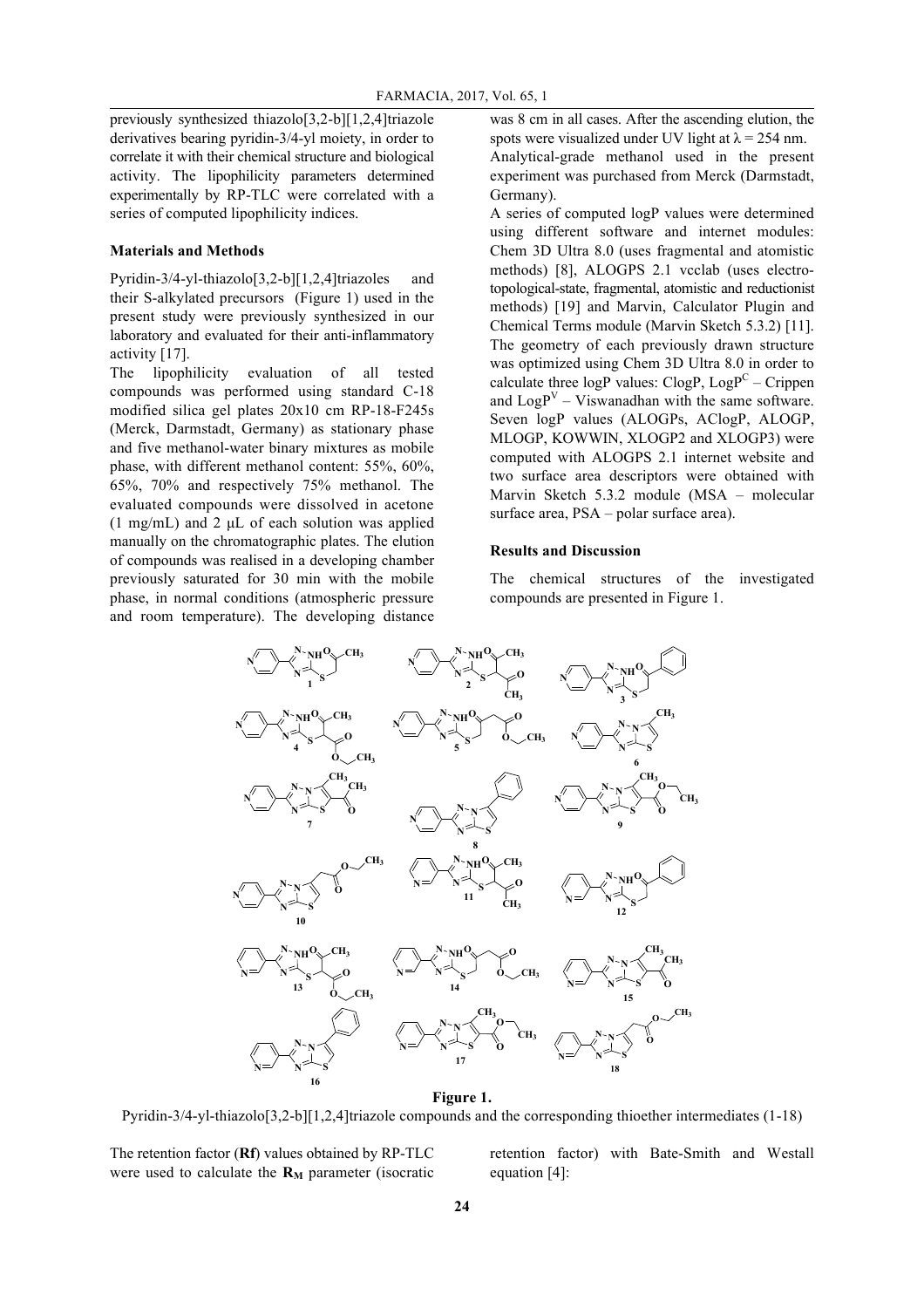# $R_M = log[(1/R_f) - 1]$

Based on the linear relationship between  $\mathbf{R}_{\mathbf{M}}$  values and the concentration of the organic solvent in the mobile phase (Sosczewinski-Wachtmeister equation), three lipophilicity parameters were calculated:  $\mathbf{R}_{\text{M0}}$ (which corresponds to 0% methanol in the mobile phase), **b** (which represents the slope) and **C** (which represents the volume fraction of methanol in the mobile phase):

## $R_M = R_{M0} + bC$

The chromatography hydrophobic index,  $\varphi_0$ , was calculated using the following equation:

### $\varphi_0 = R_{M0}/b$

Based on other reported studies [6], another two important lipophilicity parameters were evaluated: the arithmetic average  $(mR_M)$  and  $PC_1/R_M$  (which represents the score of the first principal component obtained by applying the principal component analysis directly on the retention parameter).

All the above mentioned lipophilicity parameters  $(R_M, R_{M0}, b, mR_M, \varphi_0, PC1/R_M)$  derived from the retention data are presented in Table I.

All lipophilicity parameters determined experimentally were correlated with different computed logP values (Table II). Statistical analysis in presented in Table III.

**Table I**

| Lipophilicity parameters determined experimentally by RP-TLC for the polyheterocyclic compounds 1-18 |  |  |  |
|------------------------------------------------------------------------------------------------------|--|--|--|
|                                                                                                      |  |  |  |

| Compound                | $mR_M$   | $R_{M0}$ | b        | $\varphi_0$ | PC1/R <sub>M</sub> |
|-------------------------|----------|----------|----------|-------------|--------------------|
|                         | $-0.078$ | 1.938    | $-0.031$ | $-62.506$   | 1.651              |
| $\overline{2}$          | 0.318    | 2.233    | $-0.029$ | $-75.708$   | 0.663              |
| 3                       | 0.492    | 3.419    | $-0.045$ | $-75.980$   | 0.201              |
| $\overline{\mathbf{4}}$ | 0.416    | 2.654    | $-0.034$ | $-77.140$   | 0.409              |
| 5                       | 0.141    | 2.423    | $-0.035$ | $-69.037$   | 1.097              |
| 6                       | 0.598    | 2.983    | $-0.037$ | $-81.272$   | $-0.049$           |
| $\overline{7}$          | 0.688    | 3.356    | $-0.041$ | $-81.851$   | $-0.283$           |
| 8                       | 1.310    | 4.392    | $-0.047$ | $-92.667$   | $-1.849$           |
| 9                       | 1.181    | 4.216    | $-0.047$ | $-90.272$   | $-1.523$           |
| 10                      | 0.596    | 3.499    | $-0.045$ | $-78.275$   | $-0.057$           |
| 11                      | 0.312    | 2.247    | $-0.030$ | $-75.409$   | 0.677              |
| 12                      | 0.479    | 3.537    | $-0.047$ | $-75.247$   | 0.232              |
| 13                      | 0.356    | 2.338    | $-0.030$ | $-76.643$   | 0.566              |
| 14                      | 0.113    | 2.567    | $-0.038$ | $-68.080$   | 1.162              |
| 15                      | 0.653    | 3.374    | $-0.042$ | $-80.532$   | $-0.195$           |
| 16                      | 1.198    | 4.038    | $-0.044$ | $-92.398$   | $-1.563$           |
| 17                      | 1.121    | 4.057    | $-0.045$ | $-89.759$   | $-1.372$           |
| 18                      | 0.482    | 3.099    | $-0.040$ | $-76.903$   | 0.234              |

### **Table II**

Lipophilicity indices determined by computational methods for the polyheterocyclic compounds **1-18**

| Compound     | <b>Computed lipophilicity parameters</b> |            |      |      |                           |                    |                                               |      |      |       |            |            |
|--------------|------------------------------------------|------------|------|------|---------------------------|--------------------|-----------------------------------------------|------|------|-------|------------|------------|
|              | <b>ALOGPs</b>                            | AC<br>logP |      |      | <b>ALOGP MLOGP KOWWIN</b> | XLOGP <sub>2</sub> | $XLOGP_3$ LogP <sup>C</sup> LogP <sup>V</sup> |      |      | ClogP | <b>PSA</b> | <b>MSA</b> |
| 1            | 1.00                                     | 1.06       | 0.80 | 1.55 | $-0.01$                   | 1.08               | 1.18                                          | 0.77 | 1.45 | 1.32  | 72.53      | 308.38     |
| $\mathbf{2}$ | 1.30                                     | 0.52       | 0.48 | 1.27 | 0.10                      | 1.09               | 1.13                                          | 0.52 | 1.07 | 0.99  | 88.60      | 363.24     |
| 3            | 2.44                                     | 2.22       | 2.61 | 2.95 | 1.80                      | 2.76               | 2.83                                          | 2.56 | 3.26 | 3.15  | 71.53      | 384.72     |
| 4            | 1.43                                     | 0.69       | 1.10 | 1.60 | $-0.15$                   | 1.57               | 1.66                                          | 1.31 | 1.82 | 1.68  | 97.83      | 411.43     |
| 5            | 1.23                                     | 1.06       | 1.18 | 1.60 | $-0.08$                   | 1.61               | 1.56                                          | 1.31 | 1.78 | 1.55  | 97.83      | 416.79     |
| 6            | 1.65                                     | 2.24       | 1.58 | 2.07 | 1.88                      | 1.71               | 1.84                                          | 1.41 | 3.22 | 3.39  | 43.08      | 272.71     |
| 7            | 1.68                                     | 2.29       | 1.61 | 2.05 | 1.56                      | 1.14               | 1.86                                          | 1.04 | 2.58 | 2.92  | 60.15      | 329.45     |
| 8            | 3.42                                     | 3.56       | 3.24 | 3.47 | 3.10                      | 3.43               | 3.10                                          | 3.01 | 4.61 | 4.82  | 43.08      | 347.75     |
| 9            | 2.04                                     | 2.78       | 2.08 | 2.36 | 2.21                      | 1.66               | 2.39                                          | 1.91 | 3.43 | 3.69  | 69.38      | 379.47     |
| 10           | 1.72                                     | 2.13       | 1.97 | 2.09 | 1.92                      | 1.66               | 1.63                                          | 1.12 | 3.04 | 3.14  | 69.38      | 378.26     |
| 11           | 1.31                                     | 0.52       | 0.48 | 1.27 | 0.10                      | 1.09               | 1.13                                          | 0.52 | 1.07 | 0.99  | 88.60      | 363.24     |
| 12           | 2.49                                     | 2.22       | 2.61 | 2.95 | 1.80                      | 2.76               | 2.83                                          | 2.56 | 3.26 | 3.15  | 71.53      | 384.72     |
| 13           | 1.38                                     | 0.69       | 1.10 | 1.60 | $-0.15$                   | 1.57               | 1.66                                          | 1.31 | 1.82 | 1.68  | 97.83      | 411.55     |
| 14           | 1.22                                     | 1.06       | 1.18 | 1.60 | $-0.08$                   | 1.61               | 1.56                                          | 1.31 | 1.78 | 1.55  | 97.83      | 417.11     |
| 15           | 1.68                                     | 2.29       | 1.61 | 2.05 | 1.56                      | 1.14               | 1.86                                          | 1.04 | 2.58 | 2.92  | 60.15      | 329.46     |
| 16           | 3.36                                     | 3.56       | 3.24 | 3.47 | 3.10                      | 3.43               | 3.10                                          | 3.01 | 4.61 | 4.82  | 43.08      | 348.07     |
| 17           | 2.03                                     | 2.78       | 2.08 | 2.36 | 2.21                      | 1.66               | 2.39                                          | 1.91 | 3.43 | 3.69  | 69.38      | 379.55     |
| 18           | 1.71                                     | 2.13       | 1.97 | 2.09 | 1.92                      | 1.66               | 1.63                                          | 1.12 | 3.04 | 3.14  | 69.38      | 378.46     |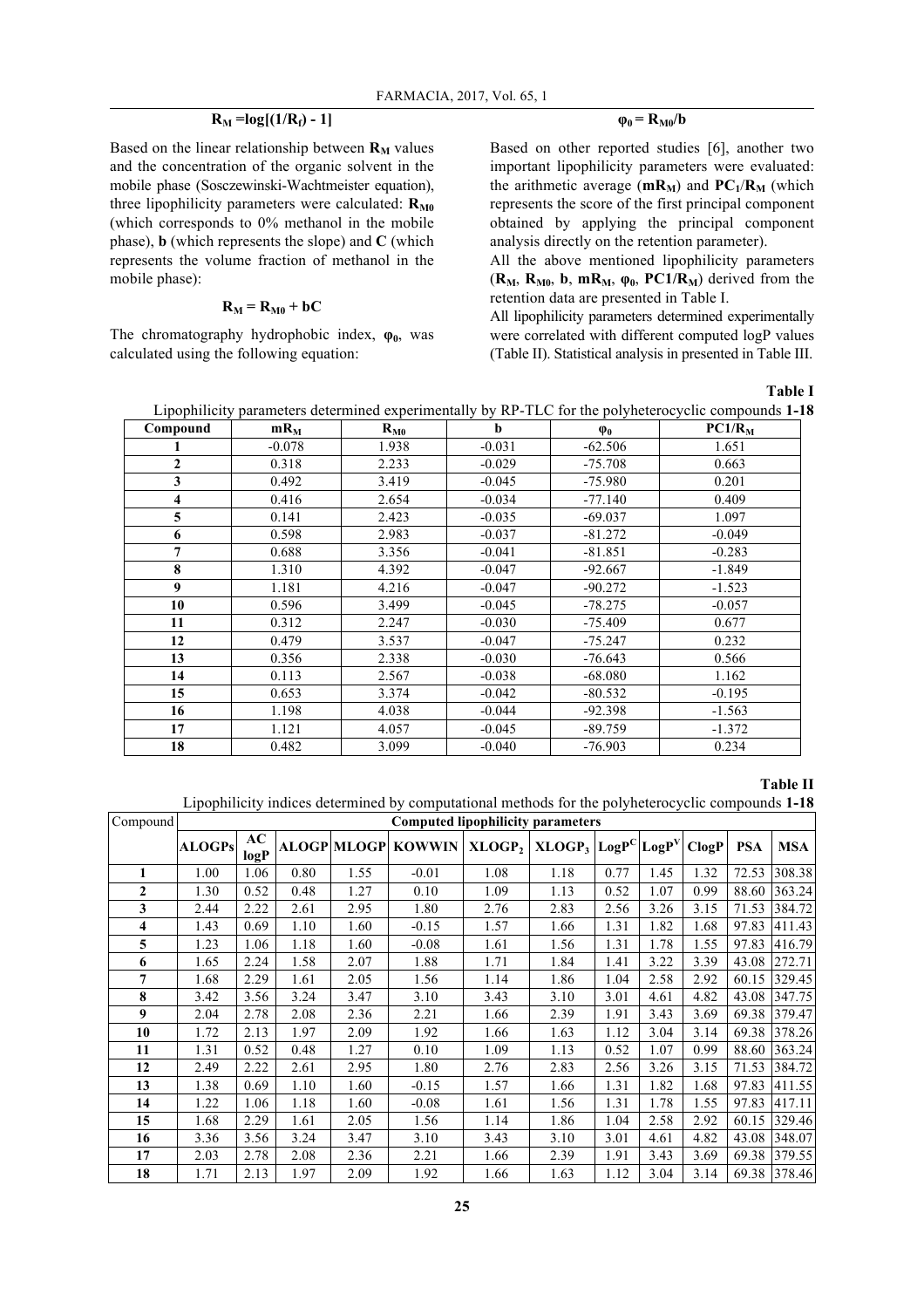## **Table III**

Correlation between experimental and computed lipophilicity parameters for all studied compounds (bolded values are statistical significant)

| Experimental/computed lipophilicity parameters | Experimental lipophilicity parameters |          |          |             |                    |  |
|------------------------------------------------|---------------------------------------|----------|----------|-------------|--------------------|--|
|                                                | $mR_M$                                | $R_{M0}$ | b        | $\varphi_0$ | PC1/R <sub>M</sub> |  |
| $mR_M$                                         | 1.000                                 | 0.926    | $-0.728$ | $-0.983$    | $-1.000$           |  |
| $R_{M0}$                                       | 0.926                                 | 1.000    | $-0.933$ | $-0.858$    | $-0.928$           |  |
| <sub>b</sub>                                   | $-0.728$                              | $-0.933$ | 1.000    | 0.622       | 0.732              |  |
| $\varphi_0$                                    | $-0.983$                              | $-0.858$ | 0.622    | 1.000       | 0.982              |  |
| $PC1/R_M$                                      | $-1.000$                              | $-0.928$ | 0.732    | 0.982       | 1.000              |  |
| <b>ALOGPs</b>                                  | 0.799                                 | 0.833    | $-0.751$ | $-0.748$    | $-0.800$           |  |
| $AC$ $logP$                                    | 0.863                                 | 0.937    | $-0.878$ | $-0.786$    | $-0.865$           |  |
| <b>ALOGP</b>                                   | 0.752                                 | 0.884    | $-0.887$ | $-0.669$    | $-0.755$           |  |
| <b>MLOGP</b>                                   | 0.741                                 | 0.850    | $-0.836$ | $-0.662$    | $-0.744$           |  |
| <b>KOWWIN</b>                                  | 0.863                                 | 0.925    | $-0.858$ | $-0.805$    | $-0.865$           |  |
| XLOGP2                                         | 0.558                                 | 0.640    | $-0.630$ | $-0.498$    | $-0.560$           |  |
| XLOGP3                                         | 0.752                                 | 0.850    | $-0.826$ | $-0.682$    | $-0.754$           |  |
| $LogP^C$                                       | 0.662                                 | 0.758    | $-0.743$ | $-0.589$    | $-0.665$           |  |
| LogP <sup>V</sup>                              | 0.845                                 | 0.921    | $-0.865$ | $-0.779$    | $-0.848$           |  |
| ClogP                                          | 0.881                                 | 0.937    | $-0.862$ | $-0.822$    | $-0.883$           |  |
| <b>PSA</b>                                     | $-0.684$                              | $-0.690$ | 0.600    | 0.645       | 0.685              |  |
| <b>MSA</b>                                     | $-0.175$                              | $-0.094$ | 0.005    | 0.183       | 0.174              |  |

A similar retention mechanism was observed for all studied compounds and no secondary interactions with the stationary phase were revealed. Figure 2 represents the profile of the chromatographic lipophilicity parameters  $\mathbf{R}_{\text{M}}$  and  $\mathbf{mR}_{\text{M}}$ . It can be observed that compounds **1, 5, 14** and **18** are less lipophilic, while compounds **8, 9, 16** and **17** are the most lipophilic ones (Figure 2). A strong correlation was observed between  $\mathbf{R}_{\text{M0}}$  and **b** values ( $\mathbf{R}^2 > 0.98$ ) (Table I) which highlighted only a congeneric class within all studied compounds.



**Figure 2.**

Profile of chromatographic retention parameters  $(R_M)$ for all five mobile phases (FM1: 55% methanol; FM2: 60% methanol; FM3: 65% methanol; FM4: 70% methanol; FM5: 75% methanol)

Using the first two principal scores ( $PC1/R_M$  and  $PC2/R_M$ ) determined by applying PCA analysis on the retention parameter allowed us to obtain the lipophilicity chart (Figures 3 and 4) which divides all studied compounds into three different groups,

that can be correlated with several structural particularities.



**Figure 3.**

The lipophilicity chart of compounds **1-18**. Representation with different symbols depending on the chemical structure: **circle** (•) - thioethers derived from pyridin-4-yl-1,2,4-triazole; **square**  $(\blacksquare)$  - pyridin-4-yl-thiazolo[3,2-b][1,2,4]-triazole derivatives; **triangle** (▲) - thioethers derived from pyridin-3-yl-1,2,4-triazole; **star** (**\***) - pyridin-3-ylthiazolo[3,2-b][1,2,4]-triazole derivatives

The first group of the lipophilicity chart contains four pyridin-3/4-yl-thiazolo-triazole compounds with either an aromatic ring (**8** and **16**) or a methyl and ethylcarboxylate rest (**9** and **17**). The second group contains eleven compounds: three S-alkylated pyridin-4-yl-1,2,4-triazoles (**2, 3, 4**), three Salkylated pyridin-3-yl-1,2,4-triazoles (**11, 12, 13**), three pyridin-4-yl-thiazolo-triazoles (**6, 7, 10**) and two pyridin-3-yl-thiazolo-triazoles (**15, 18**). The last group has three thioethers derived from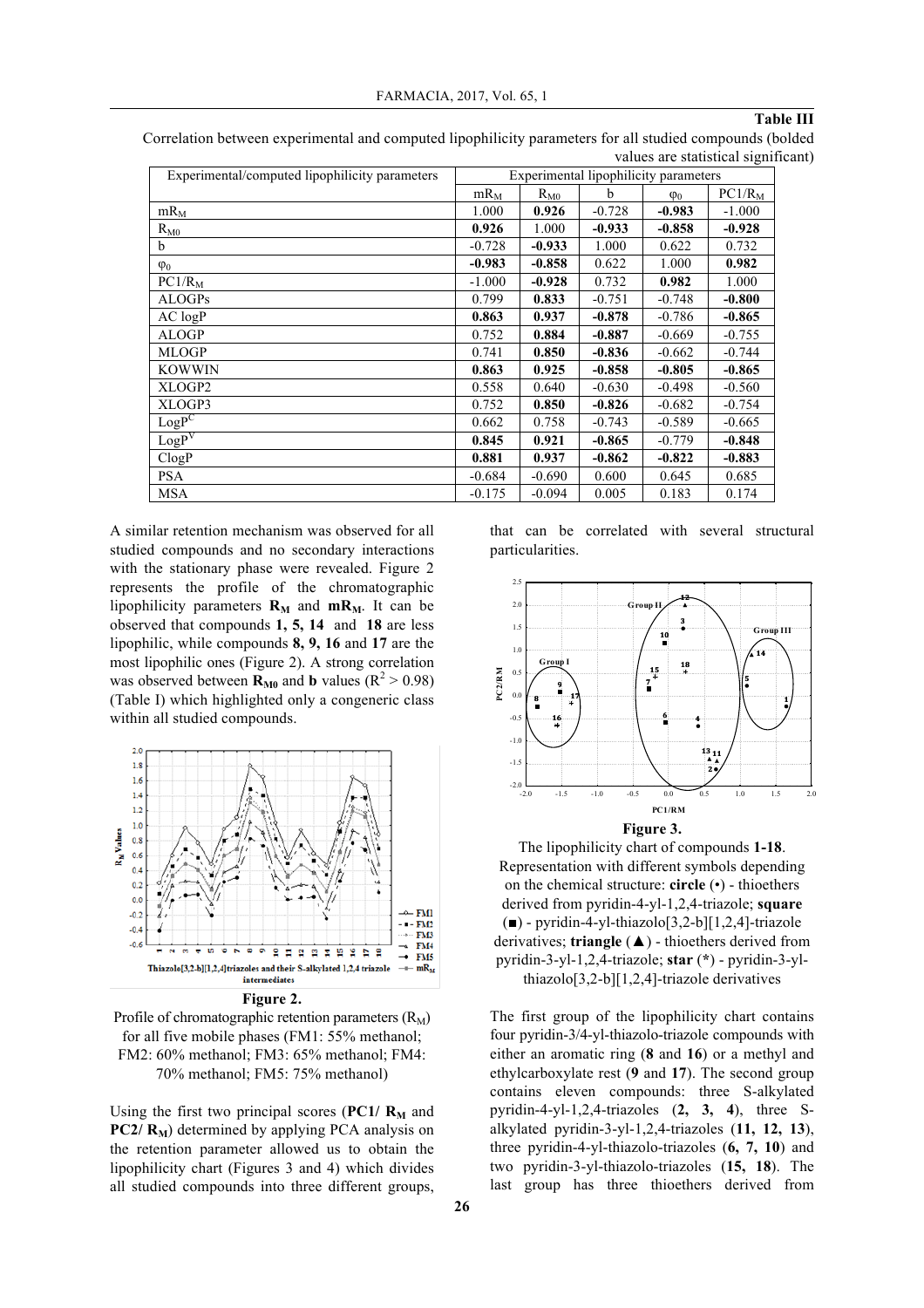pyridin-3/4-yl-1,2,4-triazole: **1, 5** and **14**. It is important to note that all four compounds from Group I are presenting good or moderate antiinflammatory activities (Figure 4) and they are also the most lipophilic compounds, according to Figure 2. On the other hand, compounds placed in the last group from the lipophilicity chart (Group III) are the less lipophilic ones and their anti-inflammatory activity is poor (Figure 4).



The lipophilicity chart. Representation with different symbols depending on the anti-inflammatory activity: **circle** (•) - good anti-inflammatory activity, **square** (■) - moderate anti-inflammatory activity, **triangle**  $(A)$  - rapid, but short anti-inflammatory activity,

**star** (**\***) - no anti-inflammatory activity



The lipophilicity space of compounds **1-18**. Representation with different symbols depending on the chemical structure: **circle** (•) - thioethers derived from pyridin-4-yl-1,2,4-triazole; **square**  $\Box$ ) - pyridin-4-yl-thiazolo[3,2-b][1,2,4]-triazole derivatives; **triangle** (▲) - thioethers derived from pyridin-3-yl-1,2,4-triazole; **star** (**\***) - pyridin-4-ylthiazolo[3,2-b][1,2,4]-triazole derivatives

The lipophilicity space represented in Figures 5 and 6, obtained by using the first three principal scores

 $(PC1/R<sub>M</sub>, PC2/R<sub>M</sub>$  and  $PC3/R<sub>M</sub>$ ), classify the tested compounds into three groups. The most part of the tested compounds are found in group I (compounds **3, 6-10, 12, 14-18**). In group II, are found four thioethers which have in common the pyridin-4-yl-1,2,4-triazole ring system (compounds **1, 2, 4** and **5**). Group III contains only two compounds, **11** and **13**, both of them being thioethers derived from pyridin-3-yl-1,2,4-triazole with high structural similarity (Figure 1). All compounds possessing good and moderate anti-inflammatory activities are found in the first group of the lipophilicity space (Figure 6).



**Figure 6.**

The lipophilicity space. Representation with different symbols depending on the anti-inflammatory activity: **circle** (**•**) - good anti-inflammatory activity; **square**  (■) - moderate anti-inflammatory activity; **triangle** (▲) - rapid, but short anti-inflammatory activity;

**star** (**\***) - no anti-inflammatory activity

As shown in Table III, a good correlation has been found between the lipophilicity parameters obtained experimentally  $(R_{M0}, b)$  and the computed lipophilicity indices **AC logP, ALOGP, MLOGP, KOWWIN, XLOGP<sub>3</sub>, LogP<sup>C</sup>** and **LogP**<sup>V</sup> ( $R^2 > \pm 0.83$ ). The statistical analysis (Table III) revealed also a strong correlation between all lipophilicity parameters: **mR<sub>M</sub>**, **R<sub>M0</sub>**, **b**<sub>,</sub> $\varphi_0$ , **PC1**/**R**<sub>M</sub> ( $R^2 > \pm 0.92$ ).

#### **Conclusions**

A new class of polyheterocyclic compounds bearing thiazolo-triazole and pyridin-3/4-yl moieties was studied by RP-TLC in order to evaluate their lipophilicity. Several lipophilicity parameters were determined experimentally from the retention data obtained using five methanol-water mobile phases of different concentrations.

The lipophilicity parameters determined experimentally were correlated with various computed logP values and good correlations were observed  $(R^2 > \pm 0.83)$ . By applying the principal components analysis directly

on the retention parameter  $\mathbf{R}_M$ , the first two/three